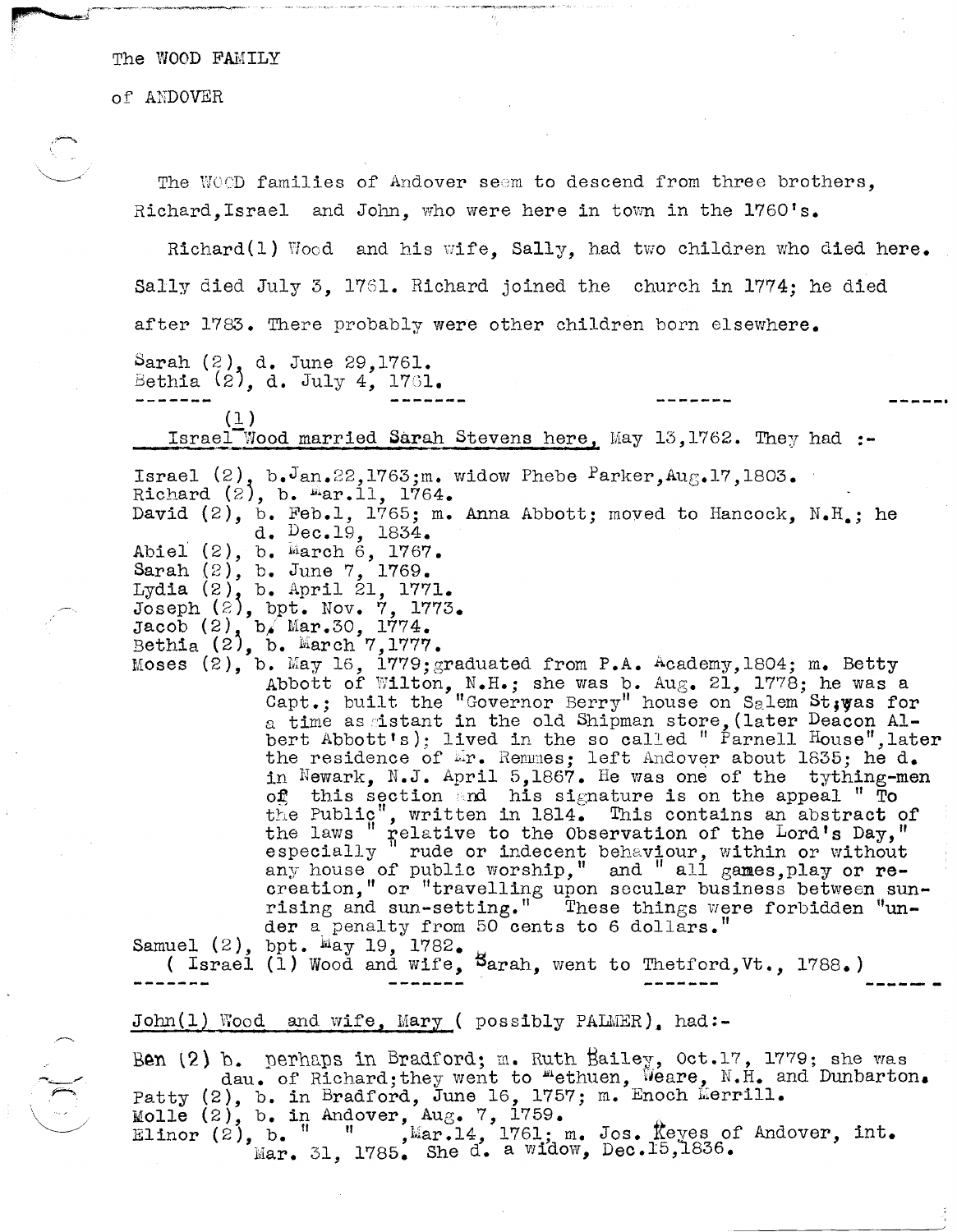r' and all the state of the later.

Children of John  $(1)$  Wood and wife, Mary,  $($  cont.  $)$  :-

John(2), b.Mar.27, 1764; m. Bstner Nickerson, a widow, (nee McCoy or Malcoy), Mar.13, 1786; lived in West <sup>P</sup>arish about  $1/2$  mile from Sam Bailey's, near Haggett's Pond. Richard (2), b.Jan.22, 1766; helped build Andover Bridge; moved to Concord, N.H. Daniel (2), b. Nov.10, 1767; went to Stowe and Waterford, Me. Andrew Palmer  $(2)$ , b. Aug. 28, 1769; m. Hannah Lovejoy of Andover,  $M_{\text{ay}}$ 23, 1790; went to Weare,  $N_{\bullet}H_{\bullet}$ Jesse (2), b. April 24, 1776; a farmer of Strafford, Vt. John $(2)$  Wood ( John  $(1)$  and wife,  $E$ sther Nickerson, had:-John(3), bpt.Sept.24,1795; went to  $N.Y.$  state; d. there.  $\text{poly}(3)$ , b. April 13, 1790; m. Benj.Abbott, $\text{Mar.1, } 1809$ ; he was b. Dec.  $22$ , 1780; they went to Windham, N.H. 1820; returned 1830; he d. July 9.  $1846$  by falling from a load of hay; she d. Aug. 20. 1860. Esther(3), bpt. Sept. 24,1795; m. a cousin, Mudgett, of Weare, N.H. Rhoda  $(3)$ ,  $b$ .-- ; m. Zeb. Mears, Feb.21, 1819. Sarah  $(3)$ , bpt. Nov.10, 1802; m. Zeb. Mears, Nov.18, 1821. Lucinda  $(3)$ , b. March 3, 1796; m. Joseph Wardwell, 1813. 1864. ( John (2)  $\sqrt[1]{\ }$ ood lived on the place owned $\sqrt{b}$ y widow of Jos. Bailey)  $_{MOS}$ es(2) Wood ( Israel(1) and wife, Betty Abbott, had:-Moses(3), b. June  $13,1812$ ; joined Church from Norridgewock, Me.,1830; discharged to Essex St. Ch., Boston, July 2, 1835;m. lst, Eary Porter Converse of Lyme, N.H.; 2nd., m. Maria Augusta Turner; m. 3rd., Mrs. Frances Ann Rice.  $Petsy$  (3), b. May 15,1814; m. Charles B. Morse.  $David(3)$ , b.  $Aug. 31$ ,  $1816$ ; (father then "Lieut.); m. Jan. 2,1843, Frances Hurd Nichols; she was b.Aug.7,1823; he d.  $0ct.18,1877.$ Catherine  $(3)$ , b.  $J_{an.1}$ , 1,819; (father then  $[Capt.$ "); joined Ch. 1831; discharged to  $q$  arden St. Church, Boston, 1841; d.April 28,1843. Betsy Emily  $(3)$ , b. Dec.9, 1821; d. Feb.16,1839. (Moses  $(2)$  and wife Betty, joined church here from Norridgewock, Me., 1830; moved away again. Her death not given in Abbott book. EASTER WOOD, possibly a sister to the three Wood boys, married Richard Fowler of Tewksbury; int. published in Andover, March 5, 1762. OBEDIAH WOOD of Chester,  $N_{\bullet}H_{\bullet}$ , married Deborah Osgood of Andover, Jan. 2, 1759. Deborah d. Sept.11, 1794, age 63 years. They had:-

Susanna, b. Nov. 5, 1759.

-2-